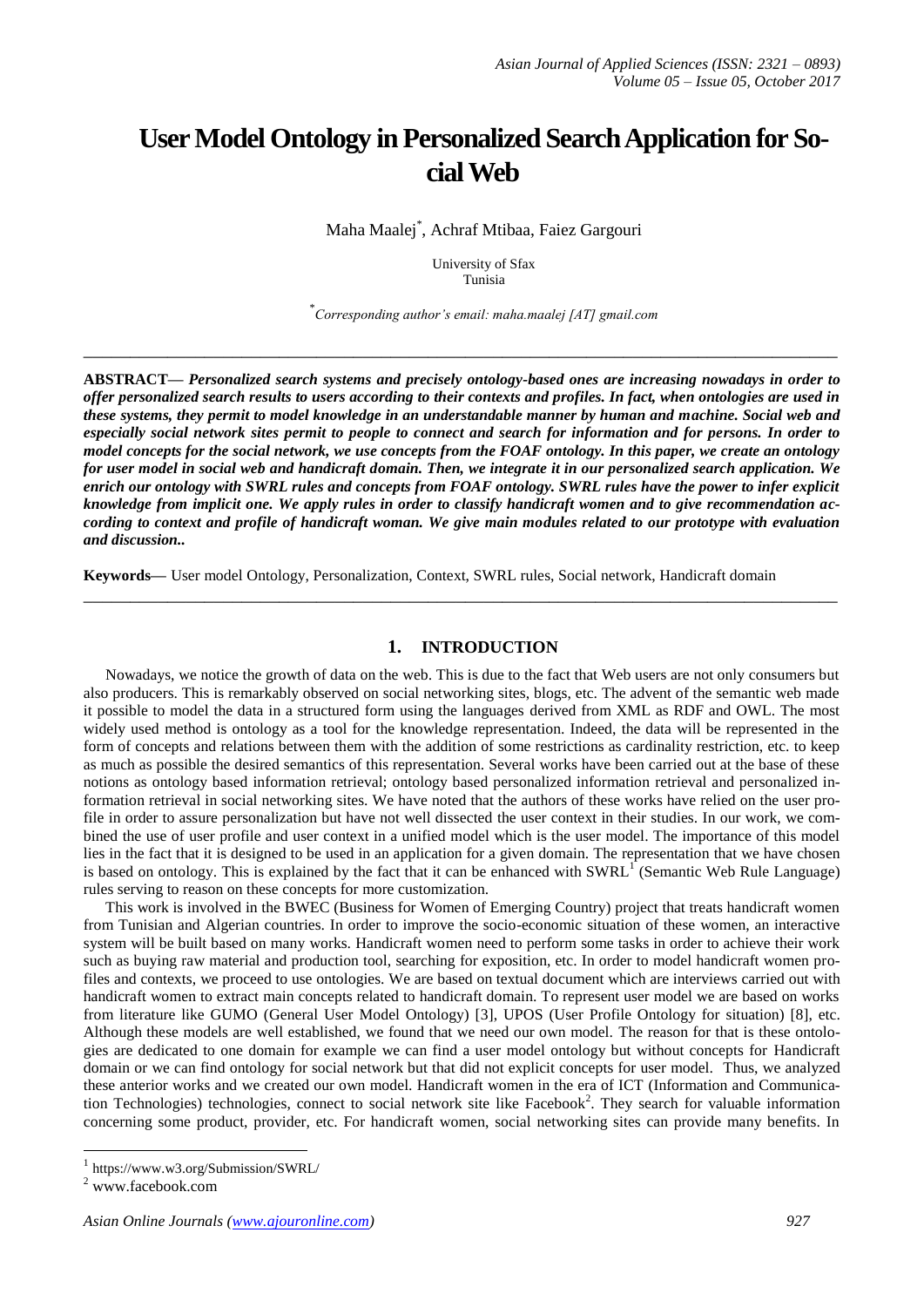fact, social networking sites act for these handicraft women as a means of promotion and marketing. Handicraft women assume that social media especially Facebook is very efficient, effective and inexpensive in the fulfillment of their requirements. In fact, they consider that through Facebook, they can save a lot more time, effort and cost. Therefore, we exploit some information concerning handicraft women connection and search, in order to return to them pertinent results. Hence, we enrich this model from FOAF (Friend Of A Friend) [1] ontology which contains concepts describing persons and other information. In this paper, we propose a user model ontology for the handicraft domain. Then, we enrich our proposed ontology with concepts from FOAF ontology. For personalization purposes we propose some SWRL rules.

In the rest of this paper, we present some related works in section 2. Then, we present our ontology modeling to explicit knowledge from social network in the context of handicraft domain in section 3. After that, we give the main modules related to the personalized search application that we developed based on the proposed ontology with evaluation, in section 4. We conclude our works in section 5 with giving some perspectives.

# **2. RELATED WORKS**

As we studied some works in literature about ontology-based personalized information retrieval, we can find some works like [13] [14] [17] [9] [15] [10] [16] [12] [11]. Authors, in [13], proposed an ontology-based approach for networking domain related courses on different perspectives like security, performance, and communication. Their networking ontology can be employed in recommender systems to help users to recommend courses related to networking domain after identifying the learner's needs and area of interest. Afterward, a framework, which will use this ontology as knowledge base has been proposed. [14] integrated food, health, nutrition domain ontologies and the user's profile ontology to be used by their semantic Web-based personalized retrieval system based on the user's health conditions and food preferences. [17] proposed a method of personalization based on the combination of domain ontology for information extraction from data sources and the Case Based Reasoning tools for learning and query formulation process. [9] proposed a refined ontological profiling method based on user's information search within a collaborative learning system. According to learners' profiles, the most relevant contributions of other learners will be proposed to them, which will take into account the explicit and implicit interests of the learners and by searching only in similar profiles contributions. [15] introduced an ontology based video recommender system that exploits implicit relevance feedback to capture users' evolving information needs. The system exploits a generic ontology to organize users' interests. [10] proposed and discussed the benefits of the introduction of ontologies for an enhanced representation of the relevant knowledge about the user, the context, and the domain of discourse, as a means to enable improvements in the retrieval process and the performance of adaptive capabilities. [16] presented an approach to personalized search for building ontological user profiles and user context by assigning interest scores to existing concepts in a domain ontology. These profiles are maintained and updated as annotated specializations of a pre-existing reference domain ontology. A spreading activation algorithm is used to maintain and incrementally update the interest scores based on the user's ongoing behavior. [12] presented an application called Semantic Search which is built on supporting technologies and is designed to improve traditional web searching. They provided an overview of TAP, the application framework upon which the Semantic Search is built. They described two implemented Semantic Search systems which, based on the denotation of the search query, augment traditional search results with relevant data aggregated from distributed sources. [11] reported on research that adapts information navigation based on a user profile structured as a weighted concept hierarchy. A user may create his or her own concept hierarchy and use them for browsing Web sites. Or, the user profile may be created from a reference ontology while they browse. Authors investigated the interaction between the user profiles and conceptual search wherein documents are indexed by their concepts in addition to their keywords. Those presented works treat ontology based personalization systems. However, our system differs from these systems by its ability to permit information retrieval through Web and Facebook social network and improving search query by information extracted from their profiles. It differs also by using SWRL rules in the process of personalization and using SWRL custom built-ins in recommendation to handicraft women. The last particularity of our system is the domain of application of the proposed ontology which is handicraft domain.

# **3. APPROACH FOR ONTOLOGY MODELING**

We propose an approach in order to create an ontology for user model in handicraft domain and in order to assist handicraft woman in their search in social network. This approach is composed of three steps which are knowledge extraction (from interviews made with handicraft women from Tunisian and Algerian countries) and preprocessing. The second step is ontological modeling of extracted knowledge. The third step is the enrichment with SWRL rules and concepts from FOAF ontology. This approach is presented in figure 1.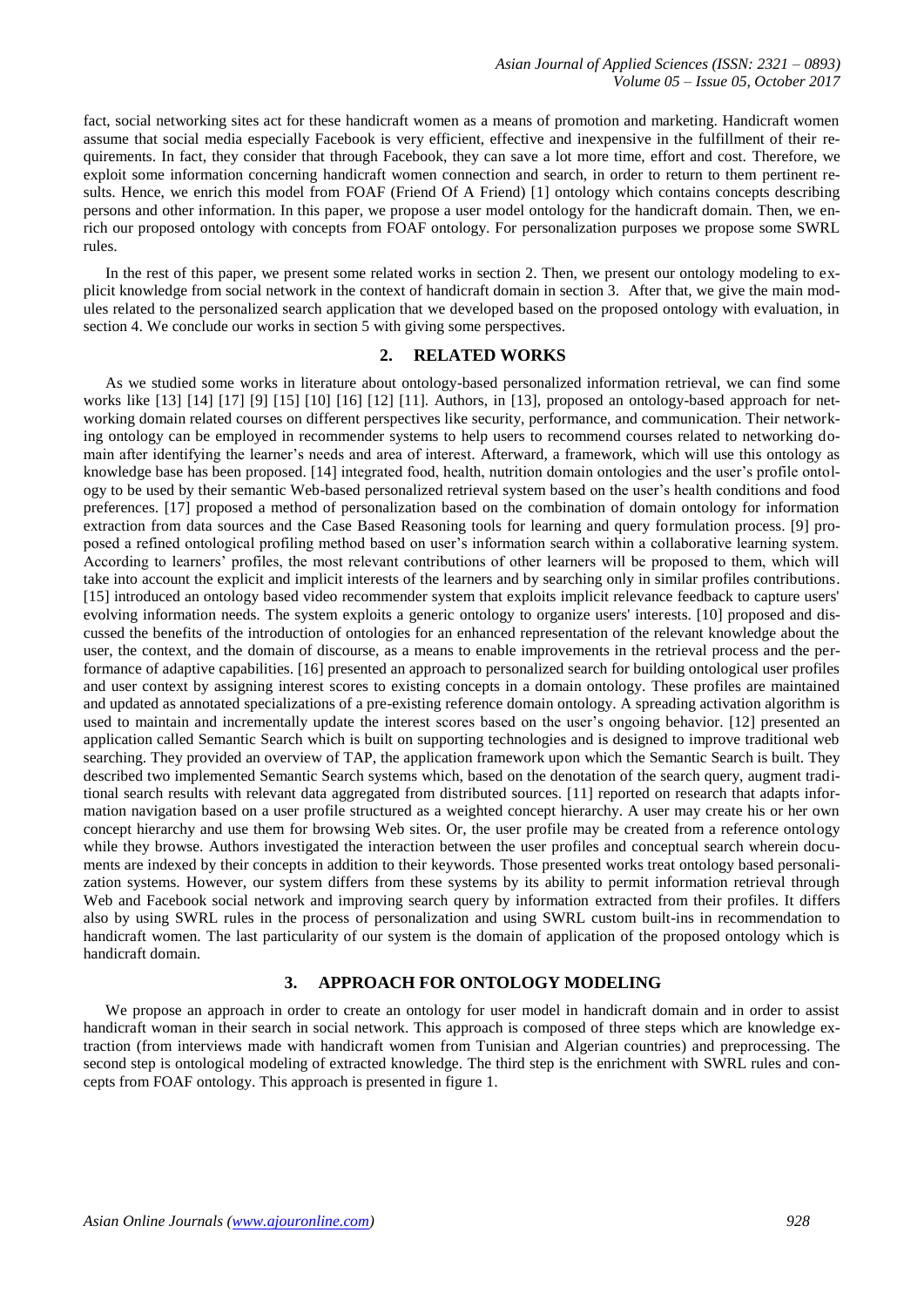*Asian Journal of Applied Sciences (ISSN: 2321 – 0893) Volume 05 – Issue 05, October 2017*



**3.1 Knowledge extraction and preprocessing**

In this step, we collected information about handicraft women. This is established through the use of interviews. In fact, a series of interviews are made with handicraft women in many areas of Tunisian and Algerian countries. We obtained a set of interviews in textual form and in natural language. We preprocessed these interviews through many manual operations to eliminate ambiguity and repetition from interviews. Then we extracted most useful information that is related to the domain, to the personal information and to ICT use. This useful information concern mainly personal information about women (name, age, etc.), information about their work (production tools, raw materials, etc.), their readiness to use new technologies, interests, etc. The analysis of the answers to our questions in interviews allows us to determine the relevant concepts. Among these concepts, we define Handicraft woman, Actor, Preference, Competence or skill, Organization, Product, Environment, Resource, Coordination tools, Ability to use ICT, Personal information, Raw material, Production tool Supplier, Customer, etc. Concepts definition is explored later.

#### **3.2 Ontological modeling**

After collecting information about handicraft women, we need to model them in a structured manner. In order to represent this information, we need to use a model that is performing and efficient for manipulating knowledge and deducing new facts. For that, we use ontological modeling. Main concepts are extracted from interviews already established and preprocessed. Women interviewed are actually representative of the handicraft women population thanks to the diversity of their activities, their ages, their intellectual levels, their socio-economic situations, etc., and their origins in different cities of the Tunisian and Algerian countries. To create an ontology, we followed few steps that are necessary to have an accurate and validated ontology. There are different methodologies to create an ontology. We followed the Methontology methodology proposed by [2] which primarily considers three steps that are Conceptualization, Formalization and Validation. Conceptualization requires the ontology objective definition and the definition of its concepts, relationships and constraints. The formalization is to express the ontology in a language and code in a specific tool. Finally, the validation is performed by the instantiation of ontology with actual instances on the user.

#### **3.2.1 Ontology Conceptualization**

Before presenting the proposed ontology model, we collected all the necessary concepts. Initially, we begin with creating ontology in [4]. In this ontology, we defined concepts related to domain ontology (which are customer, supplier, handicraft woman, raw material, production tools and products.) and concepts related to user model which is composed of user profile and user context. Concepts related to user profile are skills, capability, preferences, interest and personal information. Concepts related to the context are User Context (Activity, Ict\_use and Intellectual\_level), Computing Context (Device) and Physical Context (Location, Time and Environment). We have only described domain concepts and user model concepts without social network concepts. Then we enriched this ontology by SWRL rules for personalization purposes.

Our main contribution in the project is to create an ontology that permits to model handicraft domain concepts in one hand. In the other hand, it permits to model the handicraft woman profile and context (user model). The system that we create is an effective application of the ontology that we created. It permits to demonstrate the ability of the proposed ontology to infer relevant knowledge about handicraft woman, to return relevant information in their search and in minimum lapse of time. In the following, we describe the three models that we propose for user model, for handicraft domain and for social network.

#### *Handicraft domain model*

We noticed that several ontologies emerged in the e-commerce domain, although we didn't find for handicraft ontologies especially. In our previous work [4], we created an ontology for user model and for handicraft domain. Thus, in order to reuse existing ontologies, we reused some concepts and properties from commerce ontology<sup>1</sup>. Accordingly, we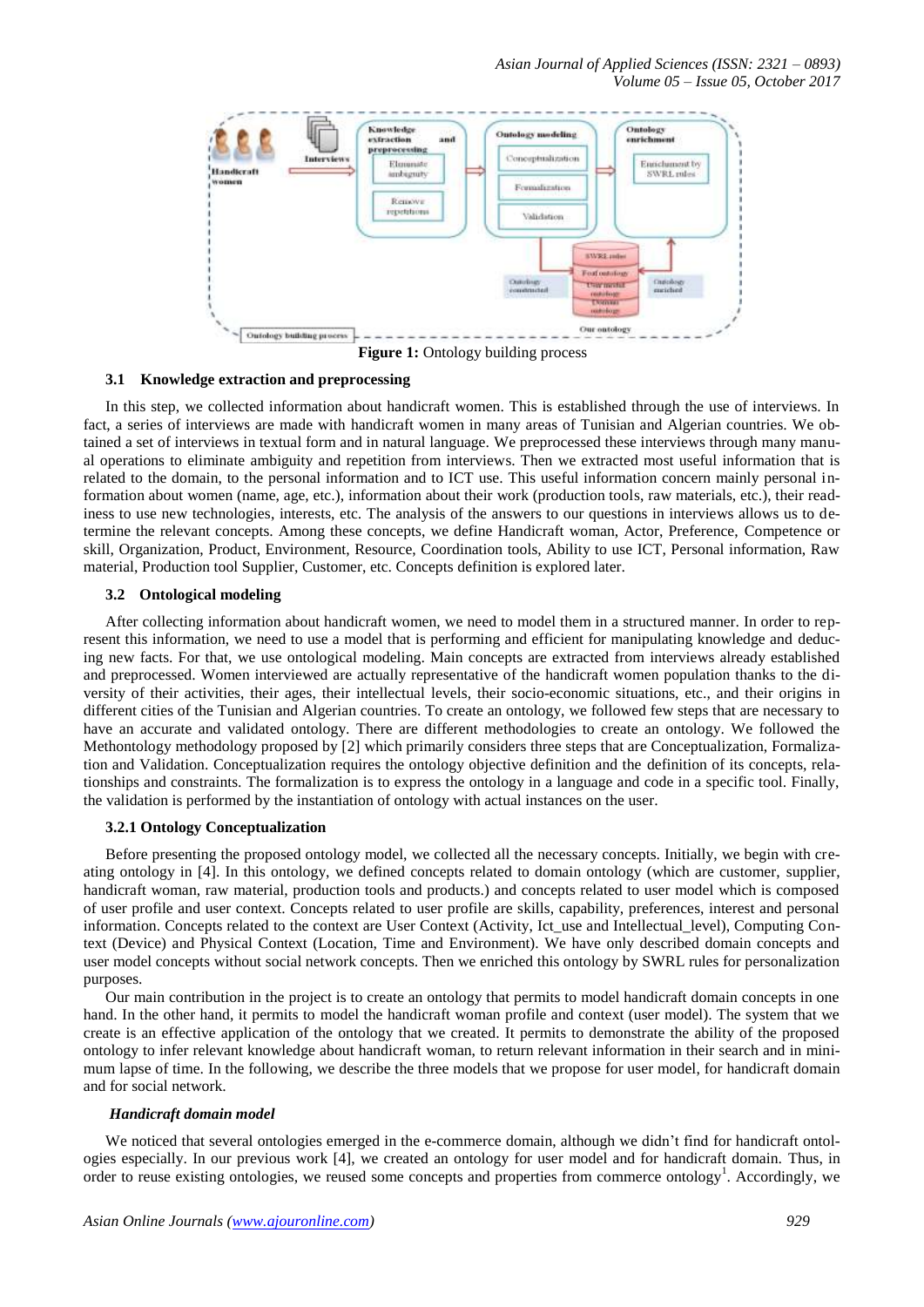add in this work some concepts related to handicraft domain such as organization, supplying and commercialization. This model is presented in figure 2.



**Figure 2:** Handicraft domain ontology

## *User model*

In the previous proposed ontology, in [4], we adopted that the concepts context and profile are disjoint but it reveals that these two concepts are close to each other and may one be subclass of the other. Therefore, we opted for the context is the upper class and the profile is the subclass of it. In fact context is the upper concept of three concepts, in our work, that forms the set of contextual dimension. These concepts are profile environment and platform. We have noticed that the profile gives information about the user so we defined five concepts that may describe the user profile in a personalization system which are Personal information, Interests, Preferences, Skills and Abilities. This model is presented in figure 3.



**Figure 3:** User model ontology

#### *Social network model*

Our system permits to personalize search results based on information from user social network profile or account. Thus, we need a structure to save this important information. FOAF ontology [1] is known as an ontology that represents persons (foaf:person) and relations between them (foaf:knows). It contains concepts that we need to express information about a person, his relationship with others and his online account (which can be a social network account) such as (foaf:person), (foaf:online\_account) and (foaf:project) which can describe information about handicraft woman, her social network profile and her products respectively. Thus, we reused some concepts from FOAF ontology. We already proposed in our previous work [5] an enrichment of our initial ontology with FOAF concepts with bridge axioms and semantic relationships.

## **3.2.2 Ontology Formalization**

The ontology was formalized using the OWL<sup>2</sup> language of ontology (W3C Web Ontology Language (OWL 1.0)), and was created using Protégé<sup>3</sup> framework. The code of the created ontology could be found in the website<sup>4</sup>.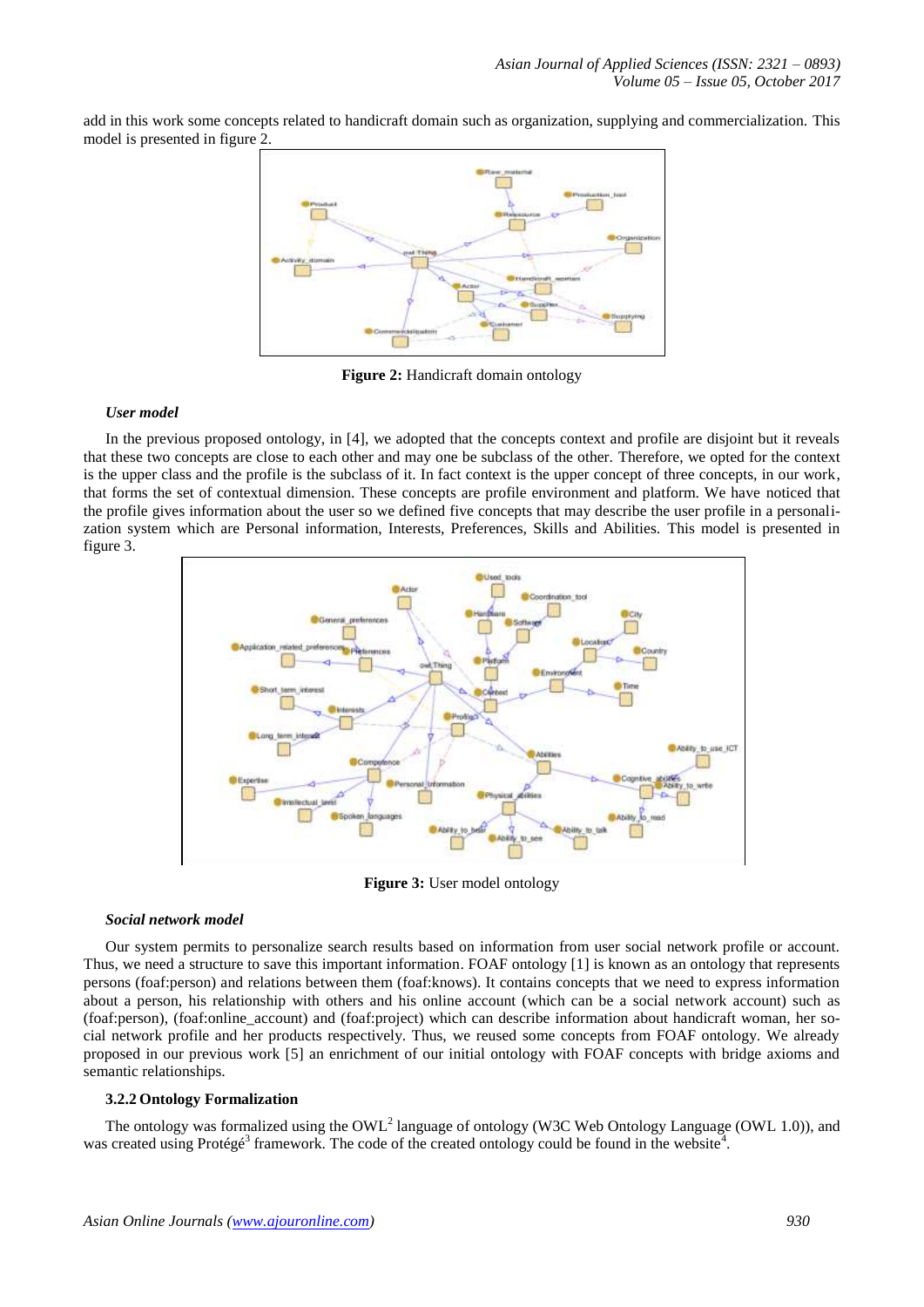#### **3.2.3 Ontology Validation: instantiation**

This step is necessary to have a populated ontology. It can be done manually or automatically. For manual instantiation, to validate the ontology, we create various instances based on real examples of handicraft women. These instances were collected from interviews. For automatic instantiation, we have proposed an approach that consists of three phases. The first phase is the construction and the preprocessing of a corpus. Corpus building permits to import text documents, namely the interviews conducted as part of an Algerian-Tunisian project designed to improve the socio-economic status of handicraft women. Thereafter, we analyze linguistically this corpus to move from Tokenization, to Syntactical analysis, to the Named Entity Recognition (NER). The second phase involves the construction of a Classifier. This phase combines information extraction and classification of this corpus. This phase is relevant because it allows the extraction of candidate instances supposed to be added to the ontology. The third phase is to generate an OWL file of populated ontology. To implement this contribution, we proposed a functional architecture for achieving our approach. The proposed architecture is based on NLP techniques and JAPE rules provided by the GATE tool to identify instances from interviews, and Jena API for the ontology instantiation.

#### **3.3 Ontology enrichment**

This step is necessary in order to have personalized search results. In fact, we add SWRL rules that permits to classify users (Handicraft Women). Then, we add SWRL rules that permits to generate recommendation to them.

#### **3.3.1 Enrichment by SWRL rules for classification**

Enrichment by SWRL rules is proposed in order to classify handicraft women into categories and to personalize search results according to their category. We noticed that the main differences characteristics that we can be based on to do this classification are intellectual level, ICT\_use and experience. Thus we define the first rules that permit to designate if a handicraft woman is illiterate, primary school level, secondary school level or university level. The second classification gives to types of handicraft women whether she is using ICT technology or not. The third classification leads to classify handicraft woman according to their expertise. They may be whether beginner or expert in her work. Some SWRL rules are described in previous work [4] to personalize query results sent by her through our system.

Figure 4 shows these SWRL rules. The first criterion is based on the intellectual level. The second criterion is based on ICT use which means that some women use internet and ICT technology and others don't. The third criterion is experience. If the women have less than 4 years of work in this job so she is a beginner otherwise she is an expert in this domain.

+ HANDICRAFT\_VVOMAN(?x) ∧ has\_context(?x, ?y) ∧ INTELLECTUAL\_LEVEL(?y) ∧ swrib:equal(?y, "literate") → ILLITERATE(?x) HANDICRAFT\_VIOMAN(?x) A has\_context(?x, ?y) A INTELLECTUAL\_LEVEL(?y) A swrib.equal(?y, "primary") => PRIMARY(?x) HANDICRAFT\_VVOMAN(?x) A has\_context(?x, ?y) A INTELLECTUAL\_LEVEL(?y) A swrib.equal(?y, "secondary") -+ SECONDARY(?x) + HANDICRAFT\_VVOMAN(?x) A has\_context(?x, ?y) A INTELLECTUAL\_LEVEL(?y) A swrib.equal(?y, "university") -> UNIVERSITY(?x) B HANDICRAFT\_WOMAN(?x) ∧ has\_context(?x, ?y) ∧ ICT\_USE(?y) ∧ swrib:equal(?y, "yes") → ICT\_USER(?x) HANDICRAFT\_WOMAN(?x) A has\_context(?x, ?y) A ICT\_USE(?y) A swrib.equal(?y, "no") -+ NOT\_ICT\_USER(?x) HANDICRAFT\_WOMAN(?x) A has\_context(?x, ?y) A ACTIVITY(?y) A experience\_duration(?y, ?z) A swrib:lessThan(?z, "4") + BEGINNER(?x) HANDICRAFT\_WOMAN(?x) A has\_context(?x, ?y) A ACTIVITY(?y) A experience\_duration(?y, ?z) A swritxgreaterThan(?z, "4") + EXPERT(?x)

**Figure 4:** SWRL rules for classification

#### **3.3.2 Enrichment by SWRL rules for recommendation**

#### *Recommendation based on handicraft woman category*

In order to recommend a given service we have to know the age of the handicraft woman. For instance, if she is beginner we can propose to her Basic training containing the basic notion of the technical knowledge concerning a chosen business. Then if she is expert we can propose to her an Advanced Training containing more detailed information about her business (she would have a bigger experience than the first one and she would have an ability to learn detailed notions or new available techniques).

The use of new technologies can facilitate the life and also the job for a handicraft woman. For that if we want to improve the socio-economic level of the handicraft woman, we should know if she uses ICT or not. In fact, if she uses these new technologies then we can propose to her training, on internet and in French, for instance. These rules are illustrated in figure 5.

=+ BEGINNER(7x) A has\_profle(7x, 7z) A PROFILE(7z) A composed\_of\_interest(7z, 7a) A TRAINING(7a) A training\_kind(7a, 7b) -+ swrib:equal(7b, "basic") EXPERT(?x) A has\_profile(?x, ?z) A PROFILE(?z) A composed\_of\_interest(?z, ?a) A TRAINING(?a) A training\_kind(?a, ?b) -> swrib:equal(?b, "advanced") SWRL Rule HANDICRAFT\_WOMAN(?x) A has\_context(?x, ?y) A ICT\_USE(?y) A swrib/equal(?y, "yes") A has\_profile(?x, ?z) A PROFILE(?z) A composed\_of\_interest(7z, 7a)  $\land$  TRAINING(7a)  $\land$  training\_kind(7a, 7b)  $\land$  training\_language(7a, 7c)  $\rightarrow$  swrib:equal(7b, "on internet")  $\land$  swrib:equal(7c, "french")

#### **Figure 5:** SWRL rules for recommendation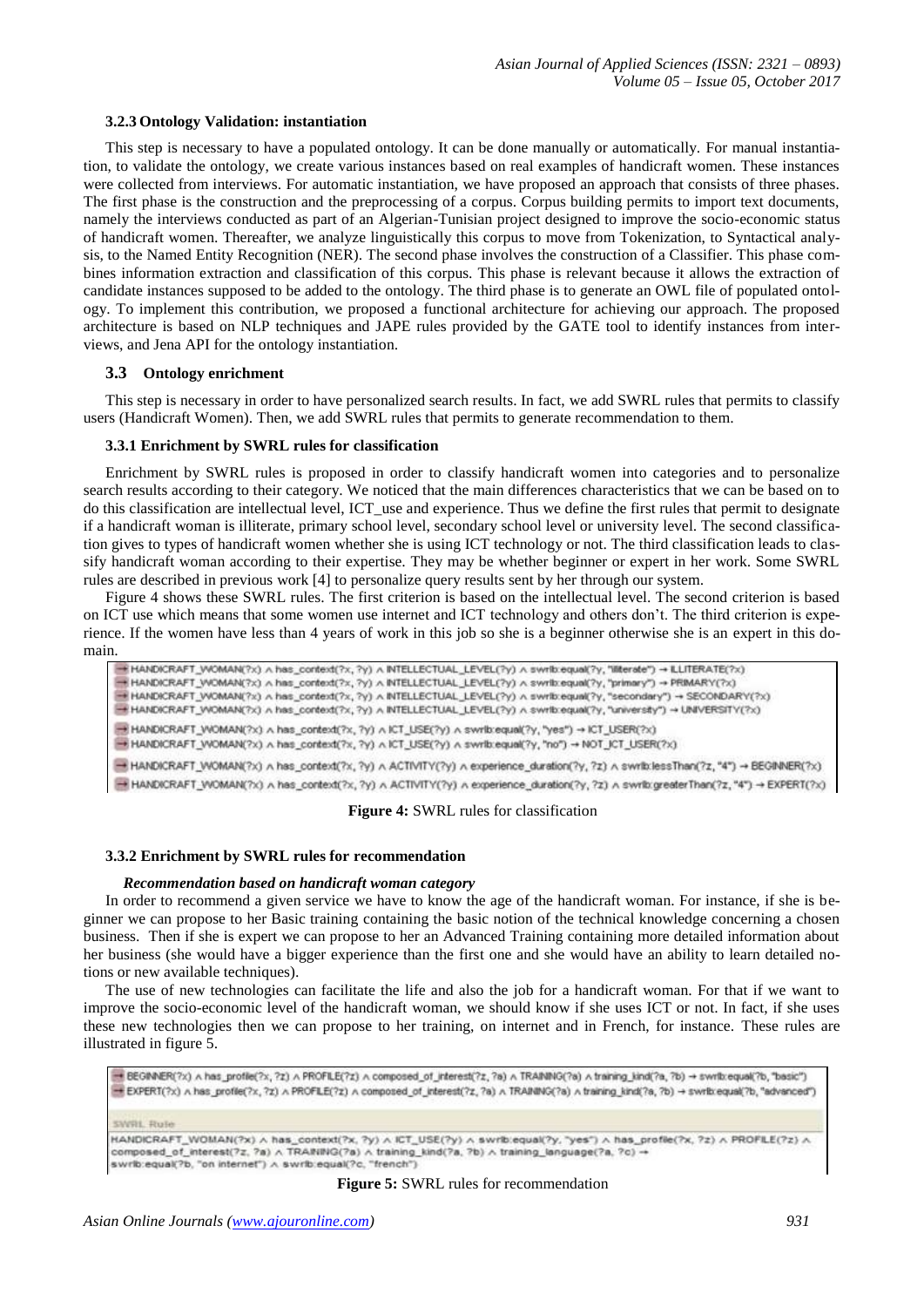## *Recommendation based on handicraft woman context*

In the first type of recommendation, we suggested some training according to the context of handicraft woman without considering the context of other handicraft women. If we consider the other handicraft women contexts, we can recommend some raw materials, production tools, suppliers names, or other information that can help her in her business. In this step, we recommend an item to the handicraft woman after comparing the contexts. The user searches the social network via our application after logging into his account on the social network. The profile and context of the handicraft woman are saved in our ontology. After logging into her account via our application, we compare its context and other contexts of other handicraft women. If they have similar contexts, they probably need the same raw materials, for example. Otherwise, we do not recommend items for her. This recommendation is mainly based on the SWRL rules that we have defined [6].

#### *Recommendation based on handicraft woman search history*

This proposed rule permits to infer some links to the user based on his previous search results. As a matter of fact, query terms (keywords) used by a user in his searches reflect his short term interests. This is why, in our ontology, "short\_term" interests' concept is composed of a couple which is "user query" concept and "search\_results" concept. These concepts are dynamically alimented from the application. According to that, each time the user enters his query, both query keywords and results are saved in the ontology.

Handicraft\_woman(?x) ∧ has\_context(?x, ?y) ∧ Profile(?y) ∧ has\_interest(?y, ?z) ∧ User\_query(?z) ∧ has\_sresults(?z, ?v) ∧ Search\_results(?v) ∧ title(?v, ?t) ∧ url\_s(?v, ?u) ∧ has\_recommendation(?x, ?p) ∧ Recommended\_links(?p) → url\_r(?p, ?u)

# **4 PERSONALIZED SEARCH PROCESS**

The objective of creating ontology is to model concepts in a structured form and to facilitate its use in a system. Our system has the aim to personalize query result and to recommend item to users according to their contexts and profiles. In this step, we integrate the ontology in an interactive system. We tackle different modules implemented based on the use of this ontology: knowledge extraction module, ontological user model alimentation module and personalized search module. Figure 6 presents our process for personalized search.



**Figure 6:** personalized search process

## **4.1 Knowledge extraction module**

To create a personalization system, it is necessary to acquire information about users. The information can be simple or complex. Acquiring knowledge about users is an important step for personalizing search results. For that, we need to collect information for the characterization of handicraft women. User profiles have been used to extract information about users' interests for personalization. The information collected may be explicitly input by the user or gathered implicitly. This step represents implicit extraction of user information from his social network account. This information is personal that can be gender, date of birth, language, etc. and contextual that characterize the situation of the user such as location, current time of seeking information that we can use in the search method. This information is saved by the majority of users in their profiles and can be extracted. However, other information can be stored in non-user profiles and are not extracted. The information collected in this step helps us to find improved results in information retrieval. Facebook Login is the fast and more convenient way for people to login to our web application. When a person logs into our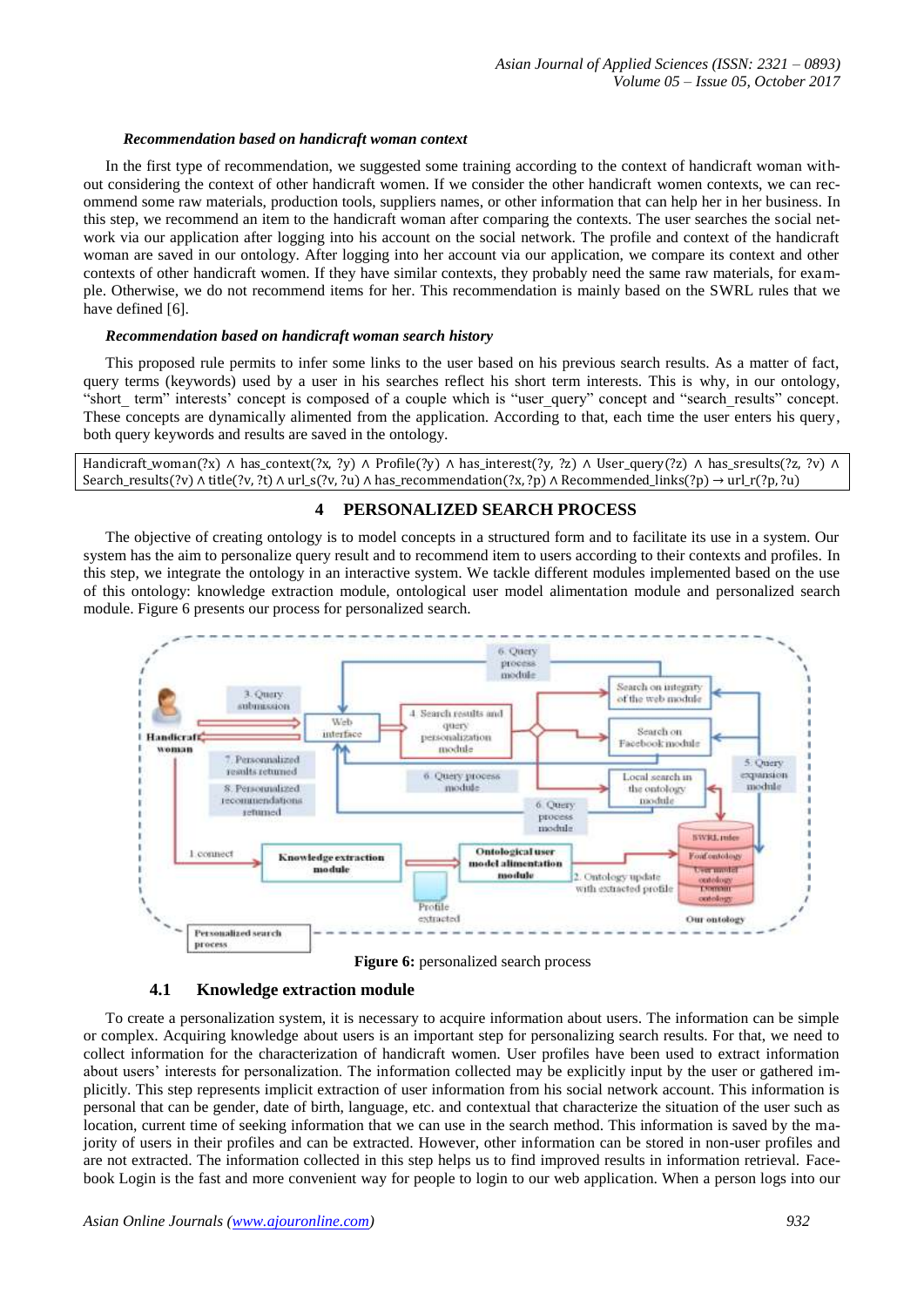web application via Facebook Login, we can access a subset of that person's information stored on Facebook. A person's privacy settings combined with Facebook permissions will determine what information we can access. Then the access token is returned to us. Access Token is a temporary token that provides secure access to Facebook APIs when someone connects with an application using Facebook login.

## **4.2 Ontological user model alimentation module**

In this step, the knowledge extracted, implicitly from Facebook permissions and explicitly from data provided by the user through the form interface, is stored in an XML file and is then used for the ontology instantiation. We can cite some concepts used from the ontology such as "Handicraft woman", "Profile", "Interest", "Skills", etc. We model this knowledge and save it through the use of ontology. In fact, ontology is not only an effective mean for modeling digital information and user context, but also, it can be a very useful tool for improving navigation effectiveness as well as personalized search results and query refinement because it represents an overview of the domain, related to a specific area of interest. The information gathered about the user and represented by our ontology, will be instances of concepts in the ontological user model.

## **4.3 Personalized search module**

In this work there are mainly three types of search:

- *Search in (local) ontology*: performed when searching handicraft job descriptions or when searching for users with contexts similar to the context of the current user (recommendation of raw materials from suppliers of production tools, etc. .)

- *Search in the web*: performed when choosing the user to search throughout the web.

- *Search in the social network Facebook*: performed when choosing the user to search in Facebook.

We create three search engines categories that focus on different sites. Once we have defined our search engines, they can be accessed throw a search box in our web application to help users make searches from our web application. At the first place, the user has to choose which search modality he wants to use. He has two choices which are searching in "Facebook" or in the integrity of Web "Google". In this step, and after the selection of search type, the user will be able to input his query. Then, after collecting data related to the user in the previous step, the user selects the information that can help him to improve search results and uses them in search. The selection focuses on the information and data that are appropriate to seek the word. Then, search results are provided to user in a personalized way to fit his needs and preferences. If a user selects refinement labels, or categories of search results, we append his queries with additional search terms to help him retrieve more targeted results or redirect him to a different page. So that, he can refine his searches and get quick answers.

## *4.3.1 Query expansion module*

There exist several models and algorithms used in the search for information. We rely on the query reformulation (expansion) model. This model is necessary to target the search for relevant documents by increasing the query terms from the user profile. There exist several algorithms used in this model among these algorithms we use Rocchio algorithm for our personalized search in the Facebook. Search based on this algorithm identifies the user profile as a pair of concepts from an ontology and operates in the query reformulation. The first concept represents the relevant concepts from the user and the second concept represents the irrelevant concepts selected. In our approach we use the same principle of Rocchio algorithm in the query reformulation using terms from the user profile. We proposed an extension of the formula used in this algorithm. We identify the user profile as being a pair of concepts through an ontology. The first concept is the profile which is composed of personal data and the second concept is the context which is composed of context data. The query reformulation is made by applying the equation as follows:  $Q_2 = \alpha Q_1 + \beta Prf + \gamma Cont$ ;

In this formula, Q1 represents the original query, Q2 represents the new query, Prf is a vector of terms representing the concept of profile and Cont is a vector of terms representing the concept of user context. The factors  $\alpha$ ,  $\beta$ ,  $\gamma$  are weights associated with, respectively, the original query, profile concept and the concept context such as:  $\alpha + \beta + \gamma = 1$  and  $\alpha =$ β + γ;

## *4.3.2 Search in the ontology (local search)*

 We proposed to personalize information returned to users based on search query expansion method. In fact, this method permits to enrich user query by a set of predicates contained in his profile. So we integrate elements defined in his profile such as preferences, interests, etc. These elements permit to have more personalized queries and to better answer users according to their profiles.

## *4.3.3 Search in the web module*

If the user selects search on integrity of the web, for the search results and query personalization, we used the Google Custom Search Control API that enabled us to create a Custom Search Engine (CSE) and then to embed the resulted custom search element in our web application. Moreover, custom search enabled us to append search terms to our users' queries (rewrite queries) and this was possible to be implemented through refinements labels in order to get relevant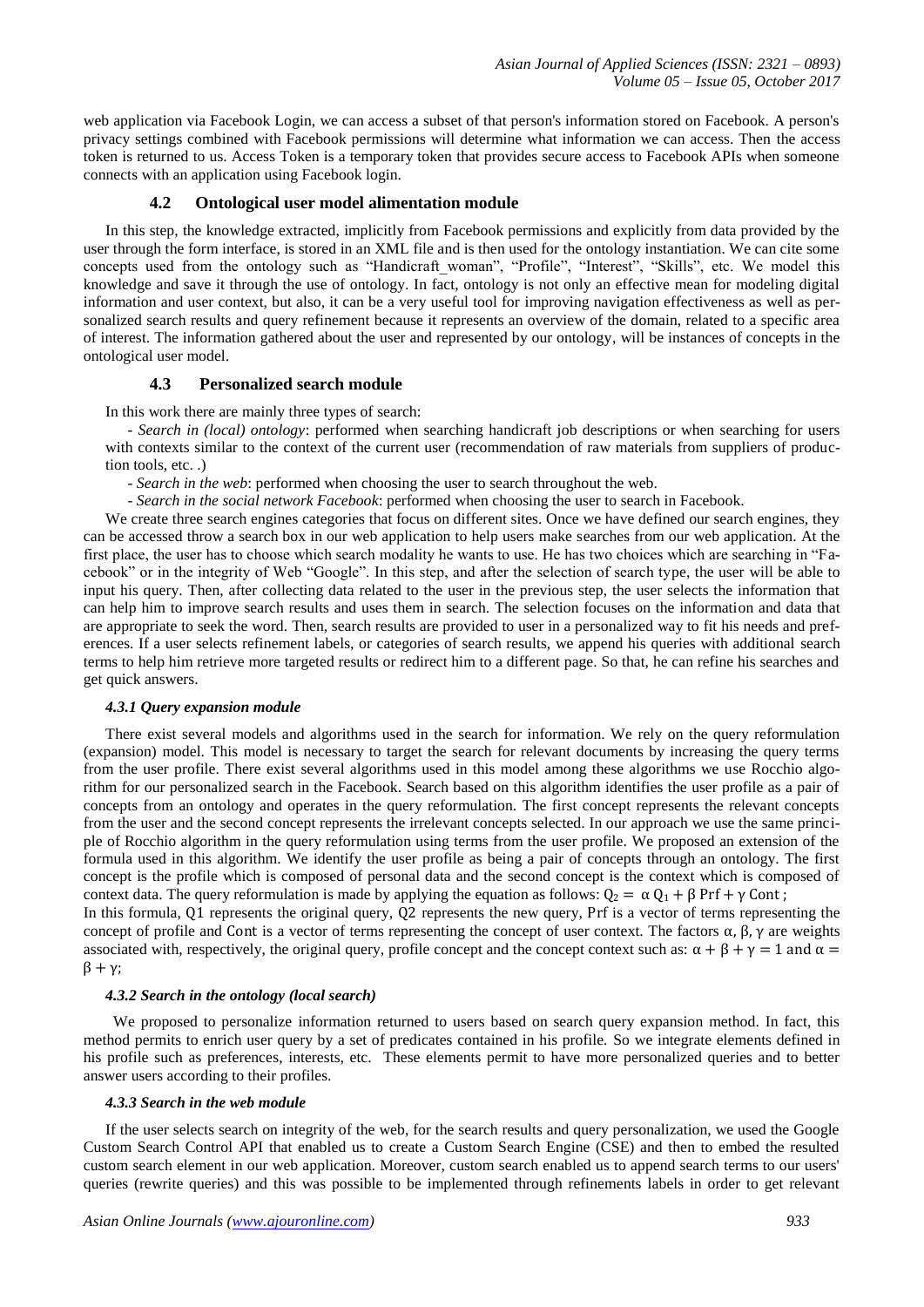searches and quick answers. After that, we attributed weights to the inclusive labels. This was helpful to promote or demote a tagged site so that to adjust the ranking of the search results provided by our search engine. This type of search is well detailed in previous work [7].

## *4.3.4 Search in Facebook social network module*

If the user selects search in Facebook social network, the search results will be displayed according to the chosen type. In this step, the user must select the type of results he prefers. The result type must be either page or group or user. This step determines the type of results displayed to the user adapted to its needs. We added another type of search based on enriching the query by contextual and personal information (stored in our ontology) to reformulate the query and to ameliorate the search results. The purpose of this module is to obtain different types of results with the use of profile and context of the user to improve the search. To retrieve information from user context, we extract information that characterizes the context namely location and time. Then, we apply search by selected type of search and using the profile and contextual information extracted in the previous step. We choose the profile information and user context information that has a relationship with the personalized search to improve performance and to meet the user needs.

#### *4.3.5 Personalized recommendation module*

The recommendation module is based on the search type. This module permits to recommend an item to the user when returning results to user for his search query. If he searches in social network, then after logging into his account on the social network, his profile and context are saved in our ontology. So, we compare its context and other contexts of other users stored in the ontology. If they have similar contexts, they probably need the same raw materials, for example. Otherwise, we do not recommend items for him. This recommendation is mainly based on the SWRL rules that we have defined in (section 3.3.2). If he searches in the integrity of the web, we recommend item based on his search history saved in our ontology.

## **4.4 Results and Discussion**

For the first type of search, on the integrity of the Web, we can conclude that the results given after personalization are better than the ones delivered at the beginning for the reason that they increase, as we have demonstrated in [7], the satisfaction of the users of our system with a short time response. These results are presented in figure 7.



**Figure 7:** Search on the integrity of the Web comparison

For the second type of search, in Facebook social network, the first results given for our search are the status. The contents of this returned status, related to user search, are written in other unspoken languages which are irrelevant to the user. For this, we added a step that allows the user to select the type of result. The result types are either "pages", "groups" or "users", but they are also not suitable to the needs and preferences of the user. To improve our search, we used the account information in which we find information related to user's profile and context. The user, when he did his search, he can choose the result type and he can add labels which represent his interests and preferences. In this case, we get results more suitable to user needs and significantly improved. We see from these results that search has become more focused and provides relevant results. The search for information in the status is very costly in terms of time consumed to produce results; it can last infinity. For the second type of search, the user can get the information as pages, or groups or users; the execution time information search is four seconds and a half. For the latter type which is based on the use of profile and context and represents our approach, the search results become more appropriate and relevant to user needs and the time of execution of this search type is one second. These results are presented in figure 8.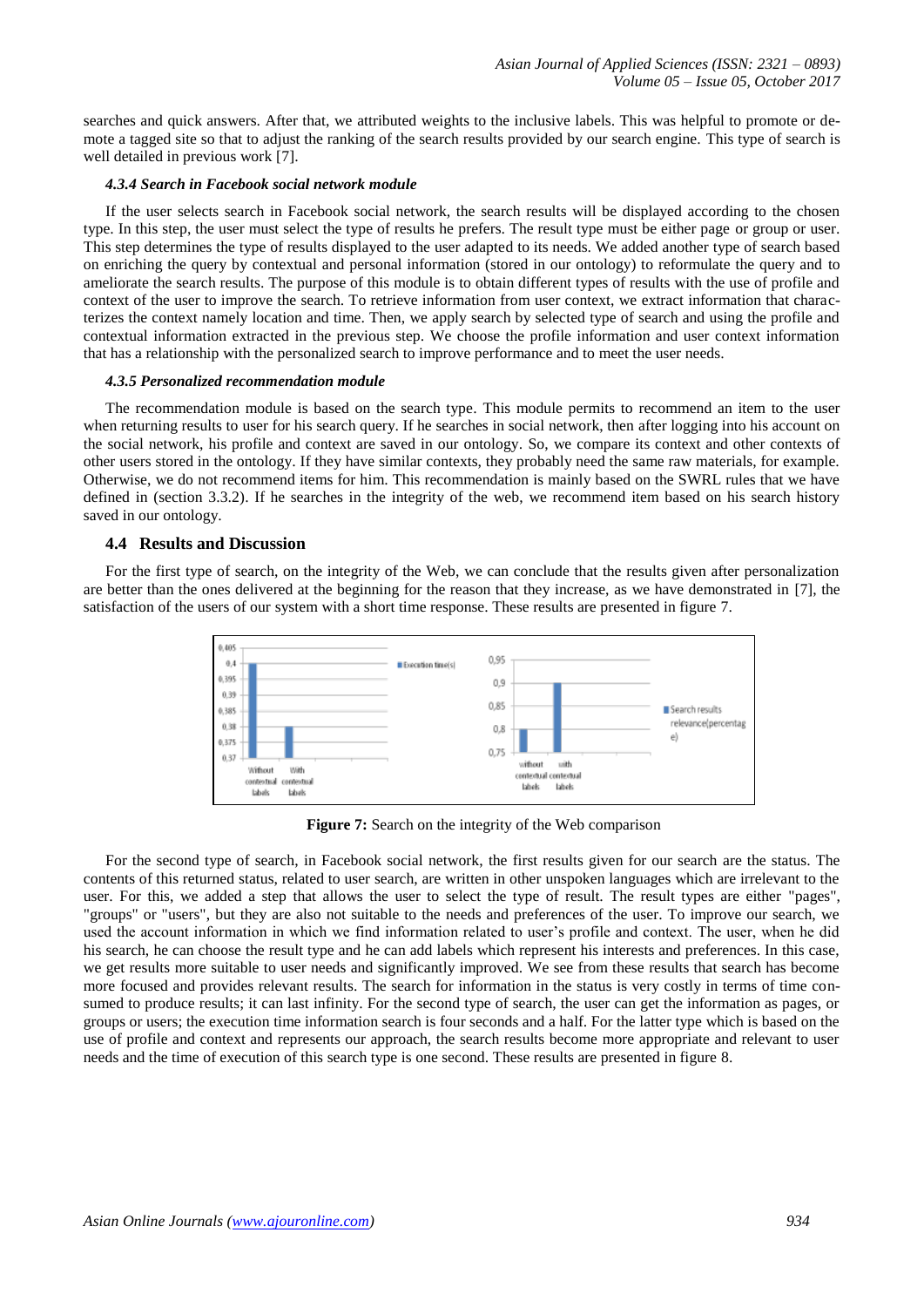*Asian Journal of Applied Sciences (ISSN: 2321 – 0893) Volume 05 – Issue 05, October 2017*



**Figure 8:** Search on Facebook comparison

#### **5 CONCLUSION**

In this paper we create an ontology in order to implement the customization in an interactive system. This ontology is constructed within the framework of handicraft women and their field of work. After having created ontology, we have integrated it into a personalization system. Our ontology serves as a bridge to help us offer personalized content to handicraft women according to their profiles. In addition, we have classified these users into categories using certain SWRL rules. Thus, the information characterizing the user and the SWRL rules are implemented to exploit and to enrich the user's queries. Indeed, this method enriches the user query with a set of predicates contained in her profile. As a result, they can better tailor responses to users based on their profiles. For search results and query customization, we also defined two categories of search engines that covered the search modality in Facebook or in the integrity of the Web. The result of our approach is encouraging. In fact, we relied on the language of the SWRL rules to improve the results of the queries and thus to better meet the needs of the users. In addition, custom search allowed us to add search terms to our users' queries (rewrite queries) and this could be implemented using refinement labels to get relevant and quick search results. In our future work, we aim at adding other contextual and profile information describing a user. This extension will provide users with more personalized results. Second, we seek to examine our prototype and our approach to other social networking sites. We also intend to further formalize our ontology by proposing other SWRL rules. In fact, these rules help us to infer new knowledge, from the user profile model, which is useful to enhance a woman's craft research experience and satisfy it with more relevant personalized results. Another interesting perspective is to implement our contribution in the interactive system of the project. The idea of testing and evaluating the use of our approach in other areas is one of our future works.

#### **6 REFERENCES**

- [1] Brickley D. and Miller L. FOAF Vocabulary Specification Namespace Document 14 January 2014 Paddington Edition, retrieved from http://xmlns.com/foaf/spec/.
- [2] Grüninger M. and Fox M.S., "Methodology for the design and evaluation of ontologies". In Skuce D (ed) IJCAI'95 Workshop on Basic Ontological Issues in Knowledge Sharing, Pages 6.1–6.10, 1995.
- [3] Heckmann D., Schwartz T., Brandherm B., Schmitz M.and von Wilamowitz-Moellendorff M., GUMO the General User Model Ontology. In: Ardissono, L., Brna, P., Mitrović, A. (eds.) UM 2005. LNCS (LNAI), Volume 3538, Pages 428–432, 2005.
- [4] Maalej, M., Mtibaa, A., and Gargouri, F., "Ontology-based user modeling for handicraft woman recommendation". In 4th International Conference on Model & Data Engineering (MEDI'2014) Lecture Notes in Computer Science Volume 8748, Pages 138- 145, 2014.
- [5] Maalej, M., Mtibaa, A., and Gargouri, F., "Enriching user model ontology for handicraft domain by FOAF". In *14th IEEE/ACIS International Conference on Computer and Information Science (ICIS)*, IEEE, Las Vegas, NV, 2015, Pages 651-655, 2015.
- [6] Maalej, M., Mtibaa, A., and Gargouri, F., "Context Similarity Measure for Knowledge-based Recommendation System Case Study: Handicraft Domain". In The 14th International Conference on Cooperative Design, Visualization and Engineering, Pages 77-84, Mallorca, Spain September 17-20, 2017
- [7] Rekik E., Maalej M., Mtibaa A., and Gargouri F., "Ontology-based approach to provide personalized search results for handicraft woman". In 15th International Conference on Intelligent Systems Design and Applications (ISDA) IEEE, Pages 604-609, 2015.
- [8] Stan J., Egyed-Zsigmond E., Maret P. and Daigremont J., "Personalization in Mobile and Pervasive Computing". In User Modeling, Adaptation, and Personalization conference (UMAP) Workshop on Personalization in Mobile and Pervasive Computing., Italy (2009) Retrieved from https://hal-ujm.archives-ouvertes.fr/ujm-00380537
- [9] Alimam M. A., Elyusufi Y. and Seghiouer H., ["Toward Automatic User Profiling for Personalized Access to Information within](http://econpapers.repec.org/RePEc:tkp:mklp14:485-492)  [Collaborative Learning System"](http://econpapers.repec.org/RePEc:tkp:mklp14:485-492), Pages 485-492, ToKnowPress, 2014.
- [10] Cantador I., Fernández M., Vallet D., Castells P., Picault J. and Ribière M., "A Multi-Purpose Ontology-Based Approach for Personalised Content Filtering and Retrieval". In Studies in Computational Intelligence, Springer Berlin/Heidelberg, Volume 93/2008, Advances in Semantic Media Adaptation and Personalization, Pages 25-51, 2008.
- [11] Gauch S., Chaffee J. and Pretschner A., "Ontology-based personalized search and browsing". Journal of Web Intelligence and Agent Systems. Volume 1, Issue 3-4, Pages 219-234. IOS Press Amsterdam, the Netherlands 2003.
- [12] Guha R., McCool R. and Miller E., "Semantic search". In Proceedings of the 12th international conference on World Wide Web (WWW '03), Pages 700-709, 2003.